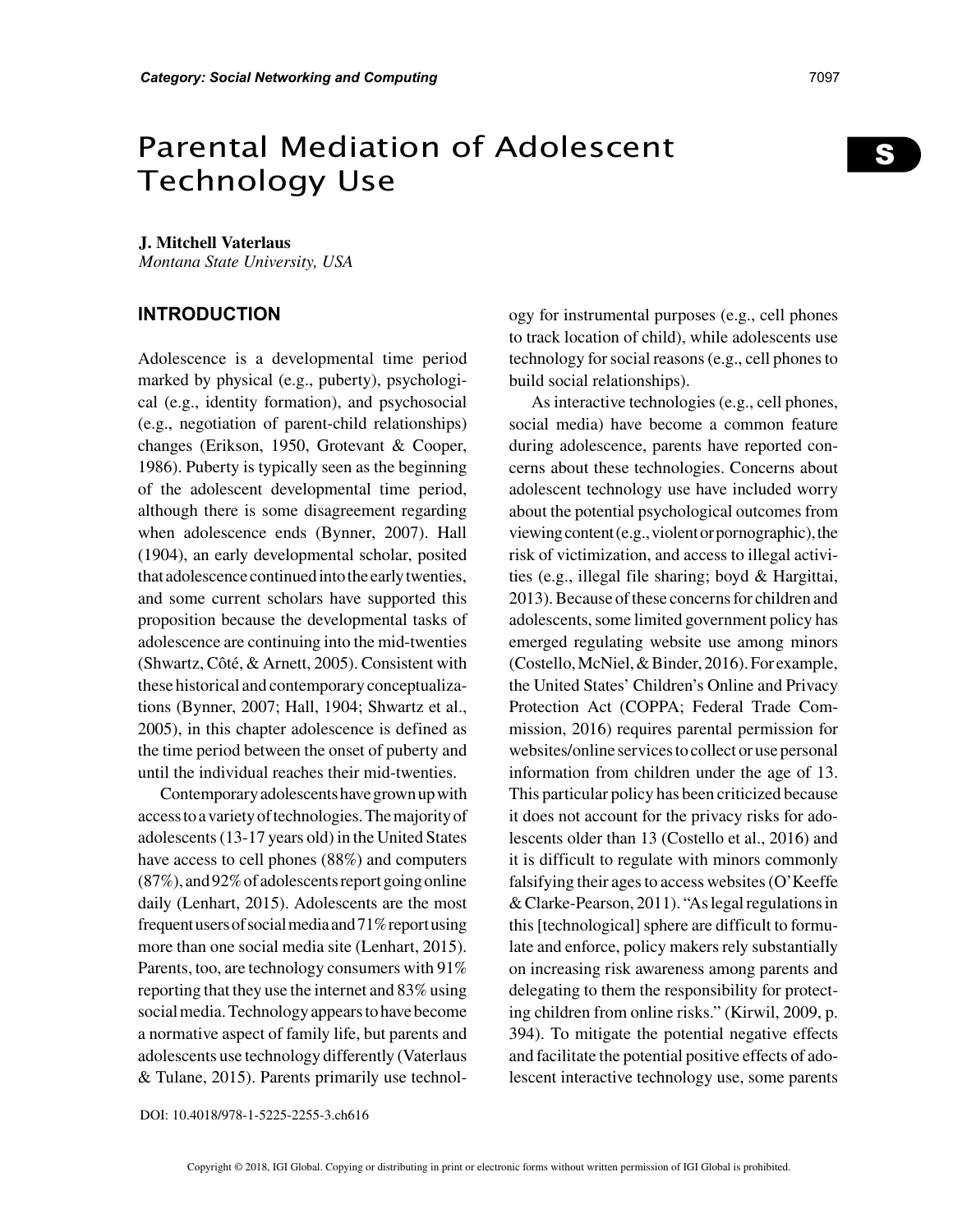have made attempts to be involved in their adolescents' technology use. These parental attempts have been researched under the term *parental mediation*, which refers to parental interventions and interactions with their adolescents regarding technology use (Livingstone & Helsper, 2008; Vaterlaus, Beckert, Tulane, & Bird, 2014).

# **BACKGROUND**

The early research on parental mediation focused on parent's attempts to mediate children's television viewing (Austin, 1990; Nathanson, 1999). Dr. Amy Nathanson (Nathanson, 1999), of The Ohio State University, has been a leader in identifying the methods parents have used to mediate children's television viewing. Dr. Sonia Livingstone (Livingstone & Bober, 2006), of the London School of Economics and Political Science, is a pioneer in researching the role of parental mediation with interactive technologies—publishing on parental mediation of children and adolescent's internet use. Additionally, Dr. Laura Padilla Walker and Dr. Sarah Coyne (Padilla-Walker & Coyne, 2011), of Brigham Young University, have made recent contributions to the understanding of the implementation of parental mediation with adolescent interactive technology use.

The evolution of technology has led to technological convergence, which allows a single media source to be accessed from several devices. Brooks-Gunn & Donahue (2008) explained:

*Thanks to convergence, a teen can watch a television show on a computer long after the show has aired on television and can use a cell phone to surf the internet. Children, particularly adolescents, thus have almost constant access to media—often at times and in places where adult supervision is absent. (p. 3)*

Because interactive technologies facilitate private access to a variety media and digital social opportunities, parents have voiced their concerns about adolescent interactive technology use (Boyd & Hargittai, 2013) and some have sought ways to reduce the potentially negative effects of adolescents use through parental mediation (Livingstone & Helsper, 2008; Vaterlaus et al., 2014). The term parental mediation represents several different strategies for parental involvement in adolescent technology use. It is important to note that not all researchers in this area of study have adopted the term parental mediation. For example, some prefer "proactive media monitoring" because the implemented parental strategies "may not mediate media effects rather, they may prevent them from occurring in the first place or may protect [adolescents] against them" (Padilla-Walker, Coyne, Fraser, Dyer, & Yorgason, 2012, p. 1154). Regardless of the broader term used to describe parental involvement in their children's technology use, researchers have identified congruent strategies parents use which include: active mediation, restrictive mediation, and co-viewing (Livingstone & Helsper, 2008; Nathanson, 2001). This chapter summarizes different parental mediation strategies, details parent and adolescent perceptions related to parental mediation, and explores the challenges in implementing parental mediation.

## **CURRENT SCIENTIFIC KNOWLEDGE IN PARENTAL MEDIATION**

# **Parental Mediation Strategies**

Parental mediation of adolescent interactive technology use has been investigated with both quantitative (Livingstone & Helsper, 2008) and qualitative (Vaterlaus et al., 2014) research methods. The term parental mediation is representative of a range of strategies parents use to influence their adolescent's technology use. Nathanson's (1999, 2001) early work with parental mediation and children's television viewing provided some broad strategies that parents implement, which include: (a) active mediation, (b) restrictive mediation, and (c) co-viewing. Parents implement